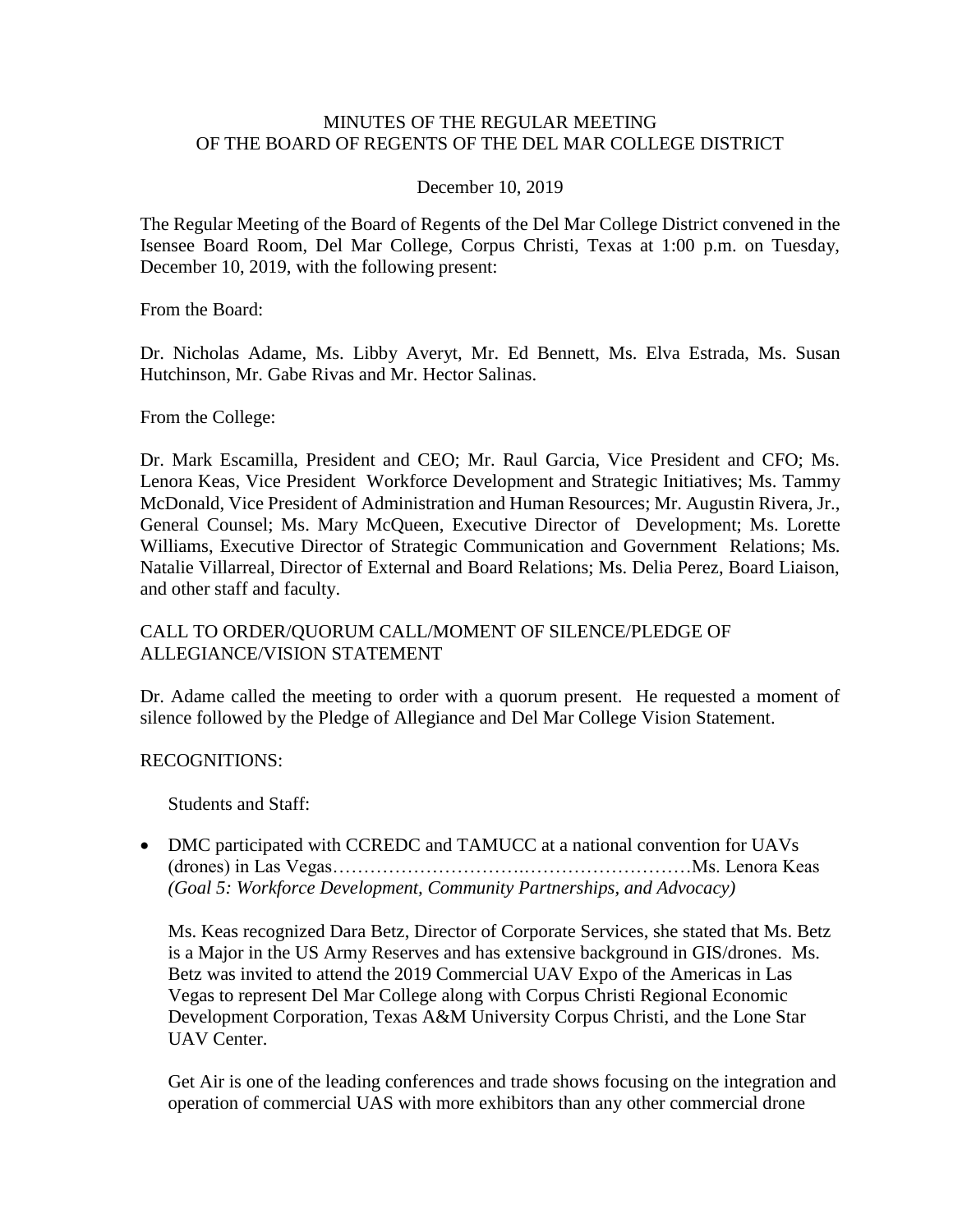event in the country. The event covers industries including process, power and utilities, civil infrastructure, construction, aggregates and mining, surveying and mapping, public safety and security and precision agriculture. Ms. Betz met with numerous companies involved in the field of GIS/UAV/drones.

Ms. Betz briefly addressed the Board and stated that the purpose of Del Mar College, CCREDC and Texas A&M Corpus Christi and Lone Star being invited to the conference was to attract business to the Coastal Bend area.

 Architecture/Drafting Technology Program students participated in the Texas Society of Architects Student Design Competition..…….………………………Ms. Laura Wright *(Goal 5: Workforce Development, Community Partnerships, and Advocacy)* 

President Escamilla introduced Laura Wright, Associate Professor of Architecture and Drafting. Ms. Wright stated that at The Texas Society of Architects Annual Convention in Galveston, Texas, the Student Design Competition known as a design charrette was held. Design charrette is a project that is done in a very short amount of time (48 hours). This competition was the first time a community college was allowed to participate. Other schools that competed were Rice University, UTSA, Texas Tech and Texas A&M-College Station. The College's second year students competed against graduate students or fifth year architectural students.

 work for a short 48-hour design charrette. The team made a statement for all community Ms. Wright described the project in detail. The jury was incredibly impressed with Del Mar College's team's submission. The jury commented that the students had the best presentation of all submissions, they were the only team that addressed the humanity aspect, the only team that provided a real, current solution addressing architectural resiliency for the duration and aftermath of a storm, and the students showed impressive college architecture programs in the state and received much recognition.

President Escamilla thanked and congratulated the team for their work.

# GENERAL PUBLIC COMMENTS (Non-Agenda Items) – 3-minute time limit

Dr. Gerald Sansing made a general public comment pertaining to a grievance and policy.

Mr. Jack Gordy made general public comments regarding expenses.

# STAFF REPORTS:

 Foundation Yearly [Update………………………………………….Ms](https://Update����������������.Ms). Mary McQueen *(Goal 6: Financial Effectiveness and Affordability)*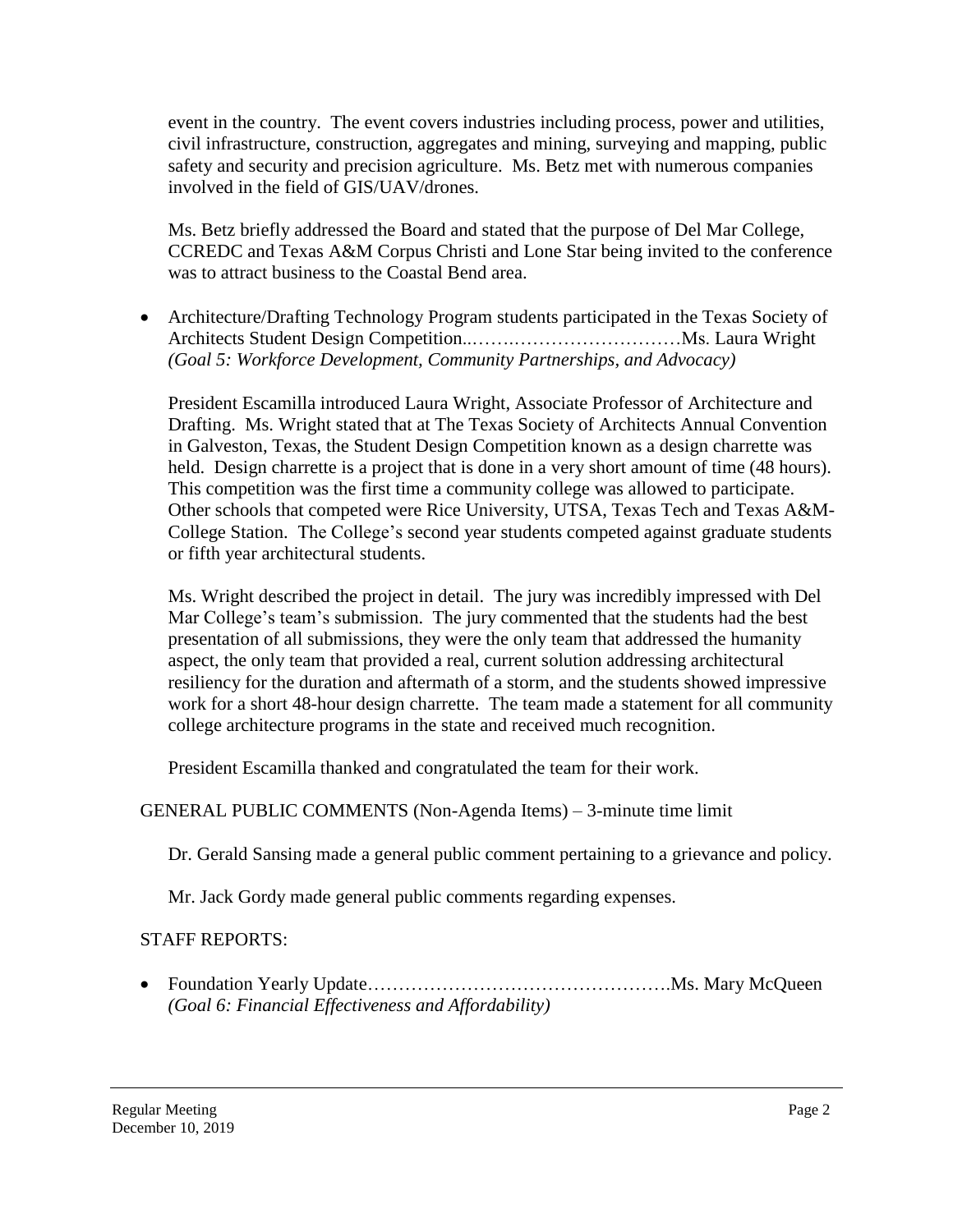Ms. McQueen introduced Mr. Gabe Guerra, President of the Del Mar College Foundation Board, who joined her at the podium. Ms. McQueen provided an overview of the fundraising component of what the office provides such as donor development, stewardship, special events, annual campaigns, major gifts, planned giving, corporate foundation and grants wherein the Foundation is the fiscal agent. For Foundation Services, they manage scholarships for the College and students, donor database, DMCF financials and asset investment.

Current assets for DMC Foundation:

- Assets •2019: \$23.478 million (FY 2019) •2010: \$8.6 million (FY 2010)
- 2019 Fundraising •\$3.797 million •96% increase over 2018
- 5-Year Average •\$2.645 million (2015-2019)

 Rebuild Texas Carpentry training (\$879,000). Most programs were for rebuilding homes A Planned Giving component initiated in January 2017 received \$6.693 million in deferred gifts, which is a 608% increase. In 2018-2019, the Foundation gave out \$1.8 in million in scholarships with over 1850 students being served. A couple of the special projects that the Foundation provided funds was for Workforce equipment (\$6 million) for the new Workforce Development Center, Hurricane Harvey Relief (\$250,000), and and businesses and this program was for training the workforce to help people trying to do the rebuilding because there was a challenge to find people who were skilled in carpentry.

Fundraising goals included increasing face-to-face fundraising, reducing event fatigue, and increasing effectiveness of staff/trustee time.

Previous fundraisers figures include: Bernie's Crawfish Boil:

- $\bullet$  \$128,117 gross 2-year average
- \$98,843 net 2-year average

Stringer for Scholarships:

- $\bullet$  \$62,620 gross 2-year average
- \$50,671 net 2-year average

Over the Edge:

- \$82,858 gross 2-year average
- \$49,117 net 2-year average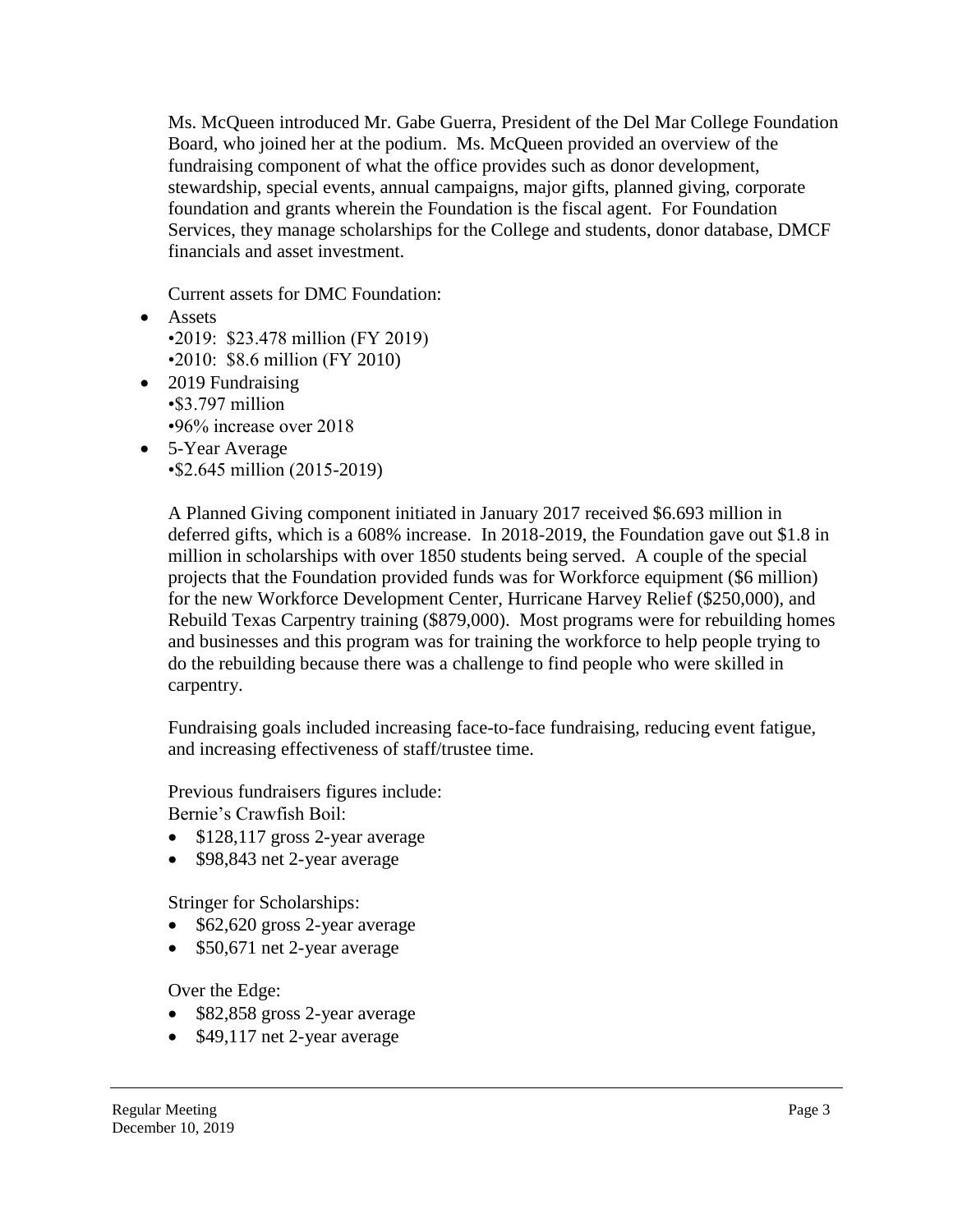Ms. McQueen and Mr. Guerra responded to questions from the Board of Regents and President Escamilla.

• 2019-2024 Strategic Plan Implementation and Monitoring…………Dr. Kristina Wilson *(Goal 1: Completion)* 

Dr. Kristina Wilson presented an overview of the development of a new Strategic Plan. Dr. Wilson also reviewed the planning cycle utilized to organize the process which is based on the Society of College University Planners (SCUP).

Dr. Wilson stated that the College will be implementing the Strategic Plan through August of 2024. During the development of the Strategic Plan "Aspire. Engage. Achieve," stakeholders (students, faculty, staff and community members) wanted to ensure it was not a shelf document but a living document that can be utilized, measured, and tweaked. The Strategic Plan includes KPI targets and the Operational Plan includes targets and thresholds for those KPIs. The Operational Plan will be reviewed annually including monitoring progress on data and activities. Progress toward meeting goals will be measured by establishing thresholds and targets. The Strategic Planning Committee looked at trend data for a minimum of five years to see what the College's trends are as well as to establish a baseline and compare themselves to their peer colleges.

The Operational Strategic Plan includes Institutional Strategies on how to accomplish goals and objectives. During the last few months, the Strategic Planning Committee has refined these strategies, assigned these strategies, and they have been incorporated them into our annual planning process.

Every College Unit (Instructional, Administrative, & Academic Support Services) maintains an annual plan. We will be embedding the strategies within individual unit plans. They will be reporting on institutional strategies every year by February  $1<sup>st</sup>$ . We will evaluate our KPI progress and provide updates to the Board every year in the fall. Refinement and adjustment of strategies will be made as needed.

Dr. Wilson and Dr. Escamilla responded to questions from the Board of Regents.

 2020-2021 Budget Calendar and Tuition [Update.……………………….Mr.](https://Update.���������.Mr) Raul Garcia *(Goal 6: Financial Effectiveness and Affordability)* 

Dr. Escamilla introduced the presentation regarding the 2020-2021 Budget Calendar and Tuition Update.

 Mr. Garcia stated that for the fiscal year 2021 budget, they are working on calendaring the budget activities and following with a discussion on tuition and fees. Mr. Garcia provided a summary regarding the budget that included comparison with peer groups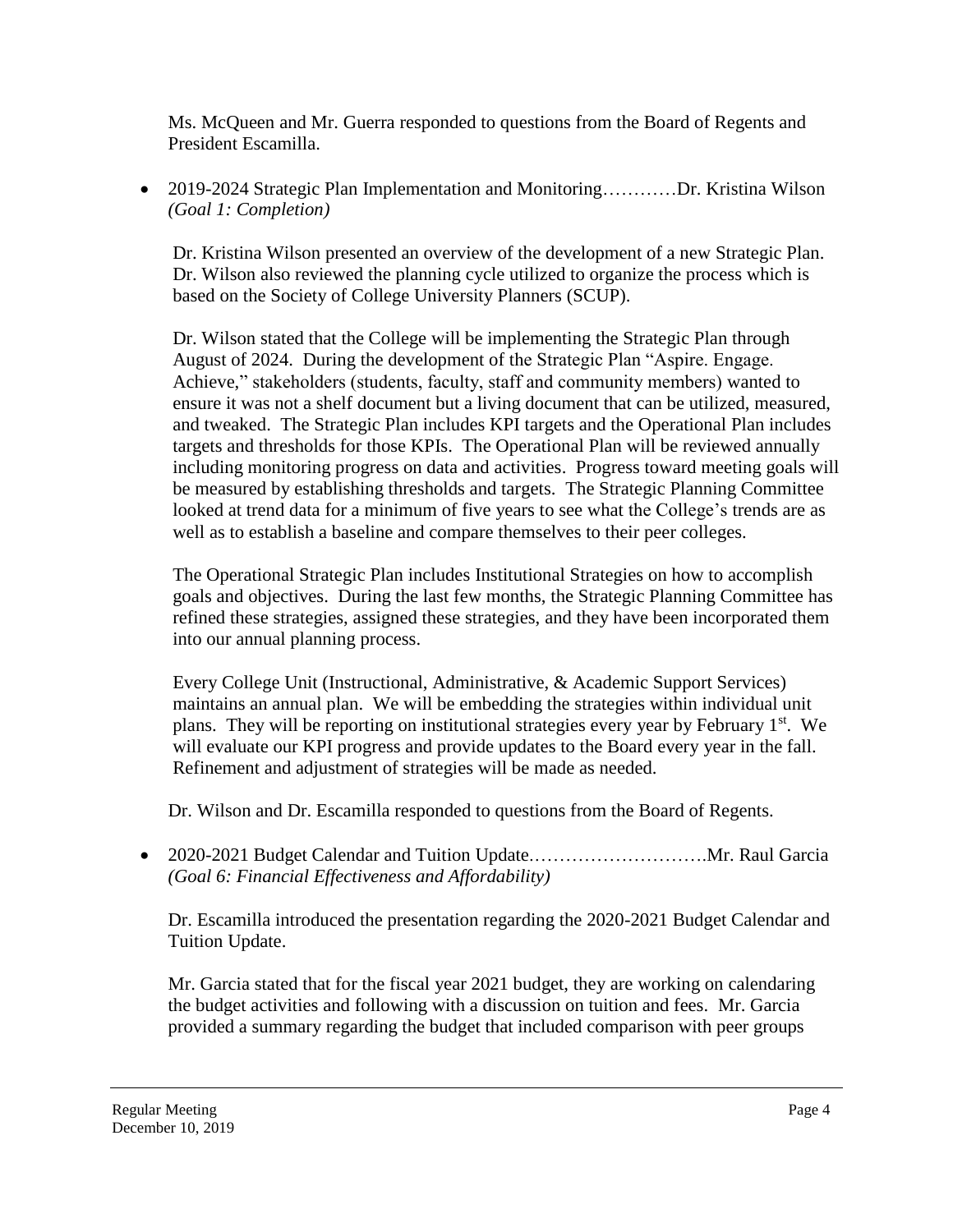with similar characteristics, including annual cost of attendance, college's tuition and fee rate changes over a period of time, and factors influencing tuition and rate changes.

 Mr. Garcia stated that changes to the tuition and fee structure is a delicate balance between maintaining student affordability and resources needed to fulfill the college's mission. Mr. Garcia stated that their goal is to have a 2021 budget approved by the July Board meeting.

The five phases of the Budget Calendar include: 1) Planning phase: includes discussions around developing the budget calendar, tuition and fees, determining budget assumptions, engaging the budget stakeholders and budget training; 2) Information gathering phase: includes capturing and summarizing financial needs and assessing historical spending trends; 3) Review and recommendation phase: includes capturing and summarizing financial requests, confirming the financial resources are aligned with the strategic objectives between the Budget Office, Chairs, Deans, Directors, Executive Team, President, and the Board; 4) Budget approval process phase: includes the Board, College leadership, and budget stakeholders in lockstep on how the College allocates its financial resources; and 5) Property tax approval phase: per state statute the College goes through this process every year in August.

Mr. Garcia stated that for a tuition and fee rate change there are many data points to consider including information about the College's peer group. They look at seven other colleges with similar characteristics such as student enrollment, student head count, academic programs, technical programs, contact hour generation, and full and part-time students.

 aid awarded is \$4,307. The maximum annual Pell Award that a student may qualify for Mr. Garcia also discussed student affordability. The College's students have the least amount of student debt. The average annual student loan is \$2,979 and the average amount of student debt is \$12,059. Del Mar College students receive more financial aid relative to students enrolled at most of our peer institutions. The average annual financial is \$6,195. Also, 38% of our students receive federal financial aid.

Mr. Garcia provided details of the student fee structure. The current semester rate per credit hour is \$67.00 and the current cost for a three semester hour class is \$394.00.

Dr. Garcia provided an overview of the tuition and fee rate change over the past ten years and stated that Del Mar College continues to deliver the best value option with an annual cost of attendance at [\\$3,260.00](https://3,260.00). This amount is based on a 30 semester hour for two terms. The average annual financial aid refund is \$1,047 for qualifying students. The maximum annual Pell Award for a qualifying student is [\\$6,195.00](https://6,195.00).

The next step will be to present a recommendation of a tuition and rate fee structure for the 2021 fiscal year.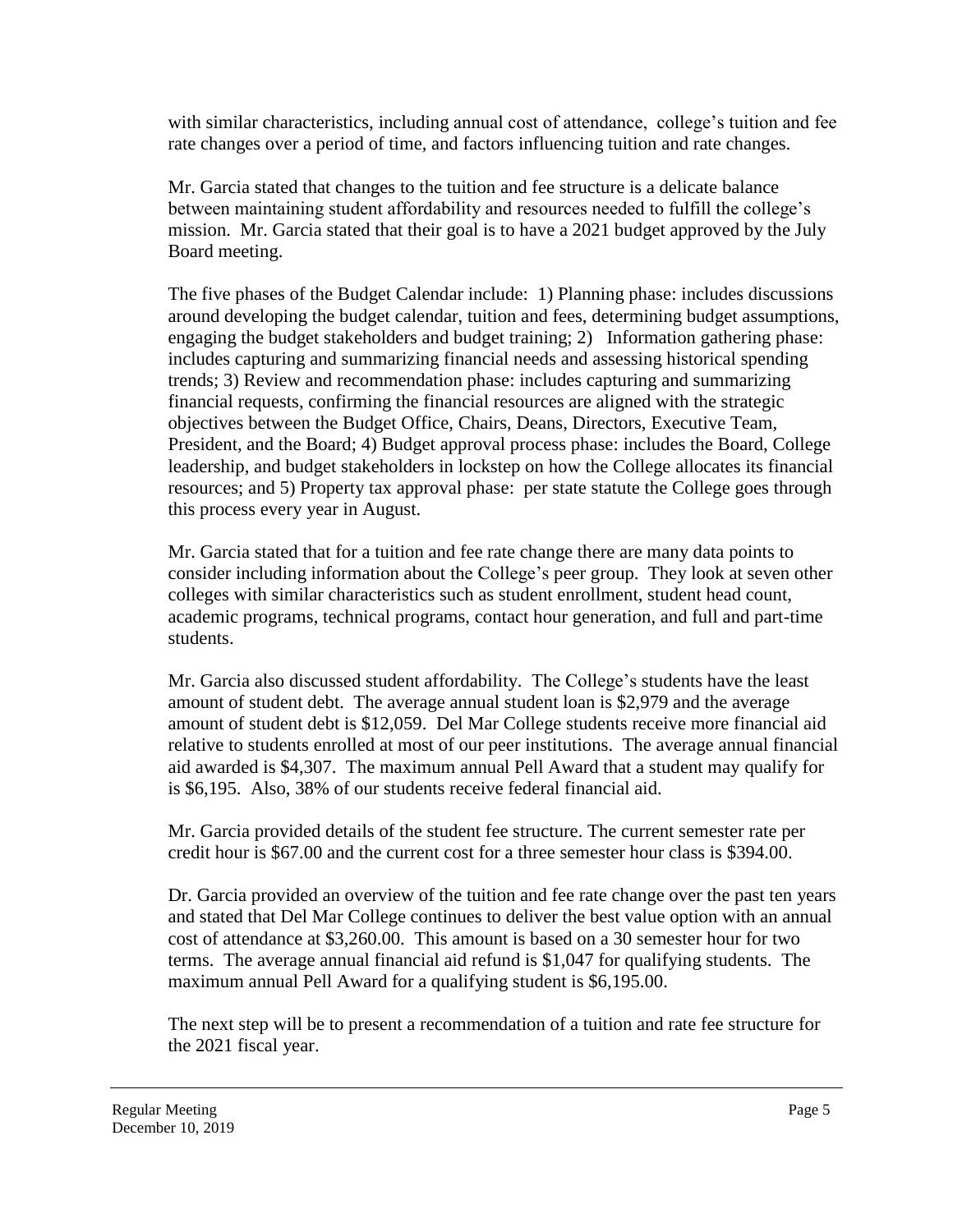Mr. Garcia, Ms. Keas, and President Escamilla responded to questions from the Board of Regents.

COLLEGE PRESIDENT'S [REPORT…………………………………...Dr.](https://REPORT�������������...Dr) Mark Escamilla

• December 2, 2019: Southside Celebration *(Goal 4: Learning Environments)* 

Dr. Escamilla spoke about the Del Mar College Southside Celebration that was held on December 2, 2019. He thanked the faculty, staff and students who participated in the celebration.

• December 13, 2019: Fall Graduation *(Goal 4: Completion)* 

Dr. Escamilla stated that the Fall Graduation will be held at the American Bank Center and the keynote speaker will be Mr. Dotson Lewis who is a great friend and community member with lots of interesting stories.

# REGENT'S REPORTS:

• Packery Channel TIRZ #2 Update………………………………………………………Mr. Gabriel Rivas *(Goal 6: Financial Effectiveness and Affordability)* 

 Regent Rivas provided a history of TIRZ #2 and an overview of two different meetings that have been held regarding Packery Channel TIRZ #2.

In 2001, when this TIRZ started, Packery Channel called it the Packery Channel Tax Reinvestment Zone. The assessed value of the land was about [\\$100,000.00](https://100,000.00) and today's assessed value is about [\\$500,000.00](https://500,000.00). The whole island is not under the TIRZ. There is about 16,000 acres on the island and the assessed value on the island is about \$2.2 billion dollars whereas the TIRZ area which is mainly around the dunes and around Packery Channel, has an assessed value of only [\\$513,000.00](https://513,000.00) for an area of 1,932 acres.

 In November of 2019, the Park Road 22 bridge was approved. We are going to be responsible for the Park Road 22 bridge only. Four million was originally allocated for the Park Road 22 bridge and the bids all came in over that amount and they had to come up with another [\\$2,884,000.00](https://2,884,000.00).

• 2019 THECB Leadership Conference, November 21-22, 2019 *(Goal 5: Workforce Development, Community Partnerships, and Advocacy)*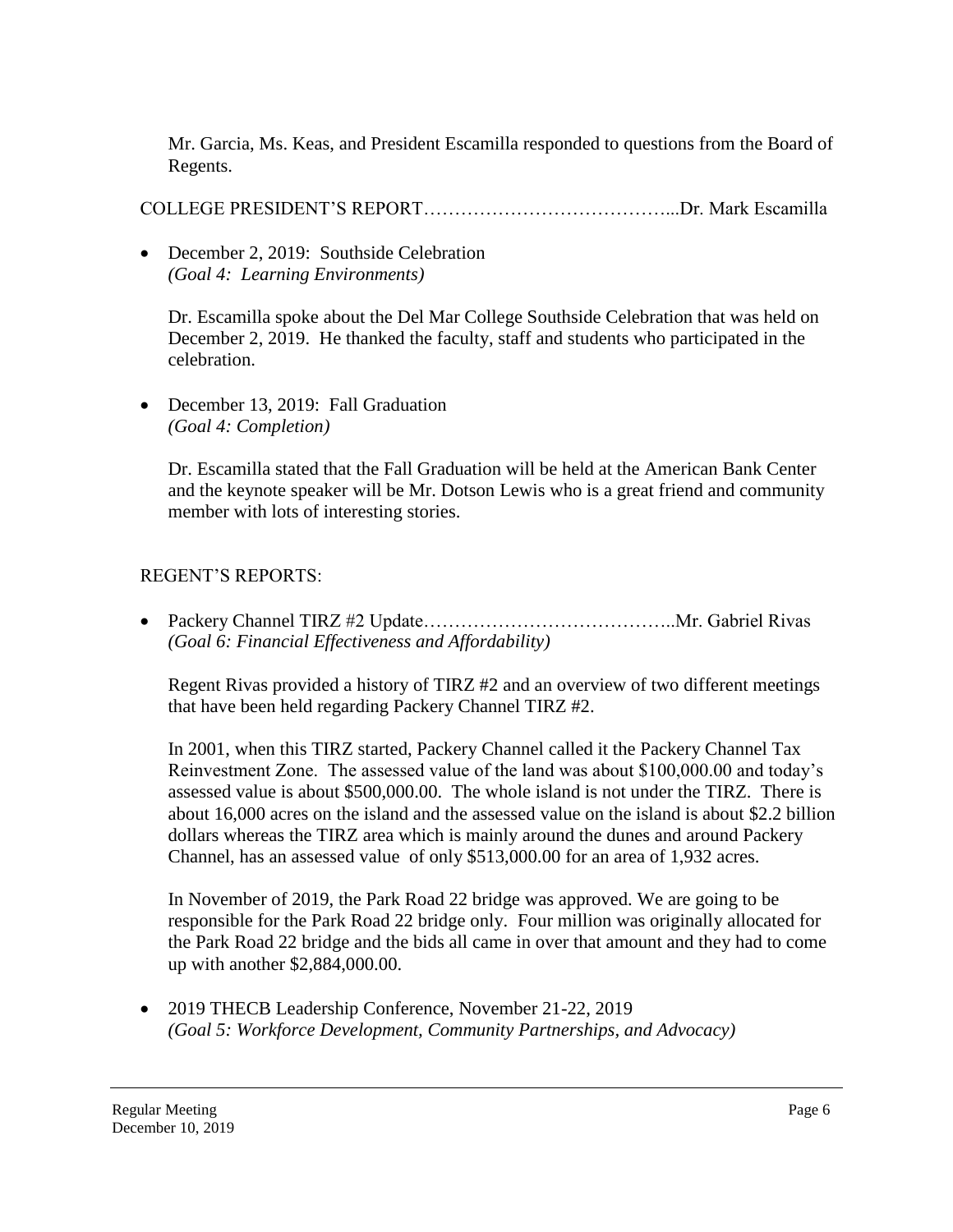Regent Averyt stated that she appreciated the opportunity to attend this training. This training was a good reminder on the distinction between governance versus management and helped her better understand her role as a Regent.

Regent Rivas stated a main focus of the conference is always going to be 60x30TX. He noted that we have a new Commissioner of the Texas Higher Education Coordinating Board, Dr. Harrison Keller. Dr. Keller gave his first keynote address which Regent Rivas emailed to all of the other Regents.

#### PENDING BUSINESS:

Status Report on Requested Information *(Goal 5. Advocacy: Advance the College Mission Through Effective Governance and Positioning)* 

### CONSENT AGENDA

### CONSENT MOTIONS:

*(At this point the Board will vote on all motions not removed for individual consideration)* 

### ITEMS FOR DISCUSSION AND POSSIBLE ACTION:

- 1. Approval of Minutes: Regular Board Meeting, November 12, 2019 *(Goal 5: Workforce Development, Community Partnerships, and Advocacy)*
- 2. Acceptance of Investments for November 2019 *(Goal 6: Financial Effectiveness and Affordability)*
- 3. Acceptance of Financials for October 2019 *(Goal 6: Financial Effectiveness and Affordability)*

Regent Hutchinson made a motion to approve the Consent Agenda items. Regent Rivas seconded the motion. There was no further discussion from the Board. There were no public comments. A voice vote was taken and the motion passed unanimously, 7-0, amongst Regents present, with Regents Adame, Averyt, Bennett, Estrada, Hutchinson, Rivas, and Salinas in favor.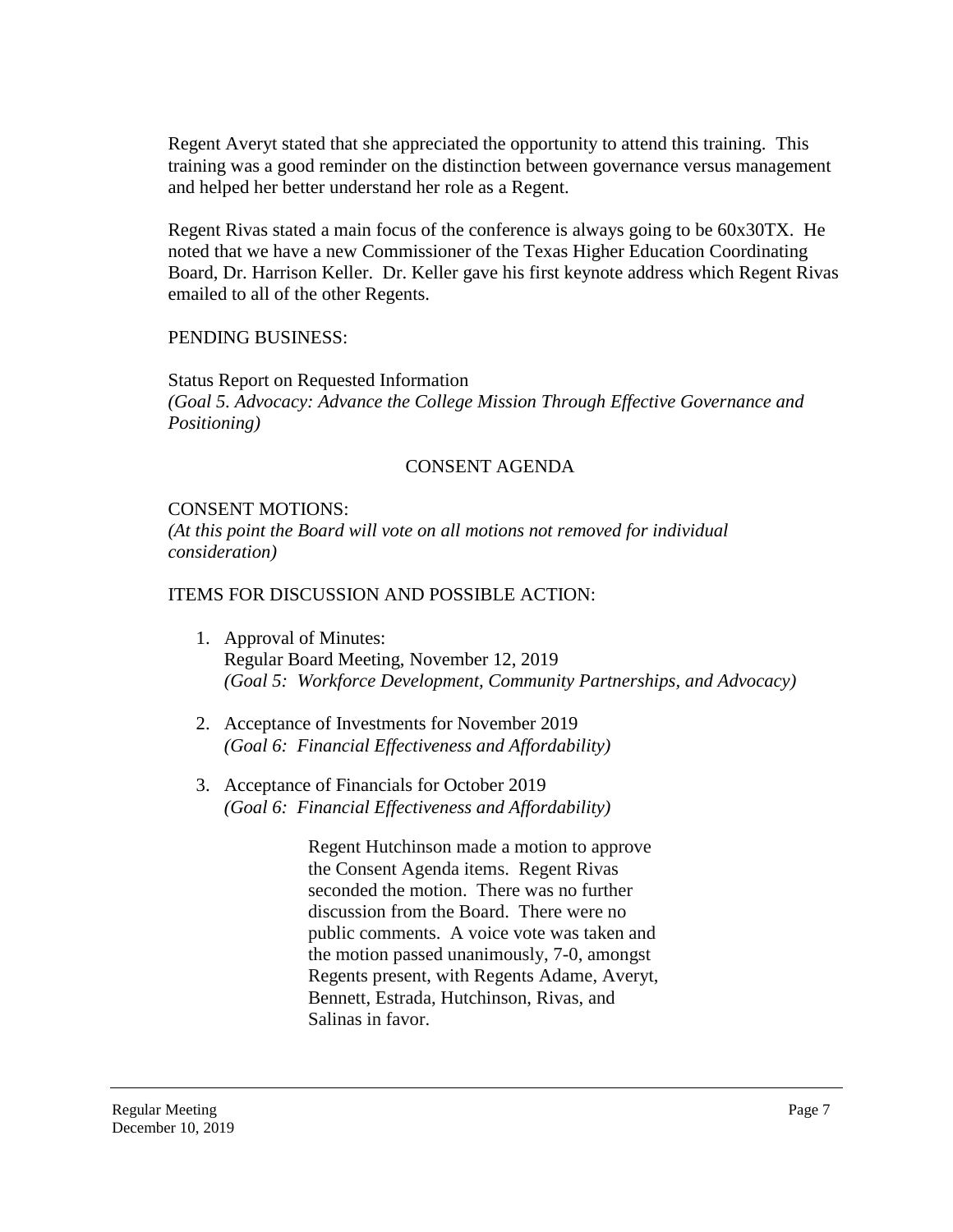### REGULAR AGENDA

4. Discussion and possible action related to the 2019 Annual Audit, presented as the Comprehensive Annual Financial Report (CAFR) for the fiscal year ending August 31, [2019…………………………………………...Ms](https://2019����������������...Ms). Brigid Cook *(Goal 6: Financial Effectiveness and Affordability)* 

Mr. Garcia thanked John Johnson and Kathy West who were instrumental in providing support in putting together the financial statements for the audit process.

 benefit (OPEB). Amounts previously recorded as part of the OPEB liability were Ms. Cook presented an overview of the College's financial statements and information included in the CAFR. Total assets increased \$11.4 million partially due to changes in the actuarial assumptions used to report other post-employment reclassified and included in deferred inflows related to OPEB. The amount reclassified was approximately \$18.1 million. Offsetting this decrease was an increase in current liabilities of \$9.5 million largely due to construction expenditures and new technical and workforce equipment payables at year-end of \$6.7 million. Total non-operating revenues increased by \$12.6 million primarily due to ad valorem tax collections. \$5.3 million of the amount collected over the preceding year was due to additional debt service requirement for the issuance of the Limited Tax Bonds 2018 A&B. An additional \$2.8 million was due to increased property values.

Ms. Cook responded to questions from the Board of Regents.

Regent Rivas made a motion to approve the agenda item. Regent Averyt seconded the motion. There was no further discussion from the Board. There were no public comments. A voice vote was taken and the motion passed unanimously, 7-0, amongst Regents present, with Regents Adame, Averyt, Bennett, Estrada, Hutchinson, Rivas, and Salinas in favor.

5. Discussion and possible action relating to recommendations for 2016 Bond Professional [Services...............................…...……………..Mr.](https://Services...............................�...�����..Mr) August Alfonso *(Goal 6: Financial Effectiveness and Affordability)* 

Mr. Alfonso stated that the Administration is seeking Board approval to negotiate contracts for services needed for the 2016 Bond construction of South Campus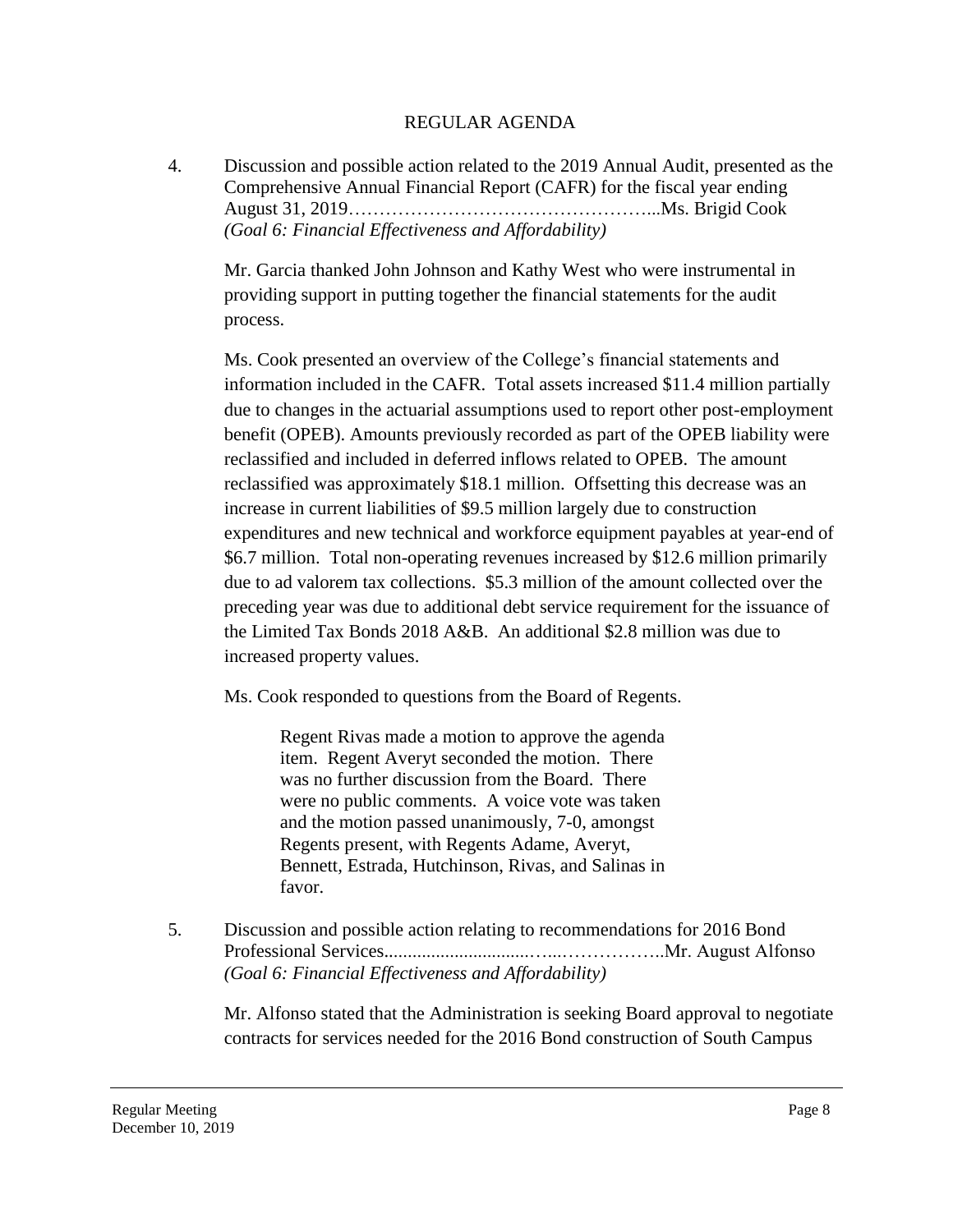and 3) construction materials testing/geotechnical services. The administration is Phase 1A project. Budgeted funds were previously approved by the Board. The services are: 1) building envelope services; 2) building commissioning services; seeking Board approval on the following actions items: 1) to approve the administration's consultant recommendation and authorize administration to negotiate and enter into a contract for Building Envelope Services (See RFQ # 2019-20, Section 1.1 B); 2) to approve the administration's consultant recommendation and authorize administration to negotiate and enter into a contract for Building Commissioning Services (See RFQ # 2019-20, Section 1.1B); and 3) to approve the administration's consultant recommendation and authorize administration to negotiate and enter into a contract for Construction Materials Testing/Geotechnical Services (See RFQ # 2019-20, Section 1.1 B).

Mr. Alfonso and Dr. Escamilla responded to questions from the Board of Regents.

Regent Estrada made a motion to approve administration's consultant recommendation and to authorize administration to negotiate and enter into a contract with the firm listed for Building Envelope Services (See RFQ # 2019-20, Section 1.1 B). Regent Rivas seconded the motion. There was no further discussion from the Board. There were no public comments. A voice vote was taken and the motion passed unanimously, 7-0, amongst Regents present, with Regents Adame, Averyt, Bennett, Estrada, Hutchinson, Rivas, and Salinas in favor.

Regent Averyt made a motion to approve administration's consultant recommendation and to authorize administration to negotiate and enter into a contract with the firm listed for Building Commissioning Services (See RFQ # 2019-20, Section 1.1B). Regent Rivas seconded the motion. There was no further discussion from the Board. There were no public comments. A voice vote was taken and the motion passed unanimously, 7-0, amongst Regents present, with Regents Adame, Averyt, Bennett, Estrada, Hutchinson, Rivas, and Salinas in favor.